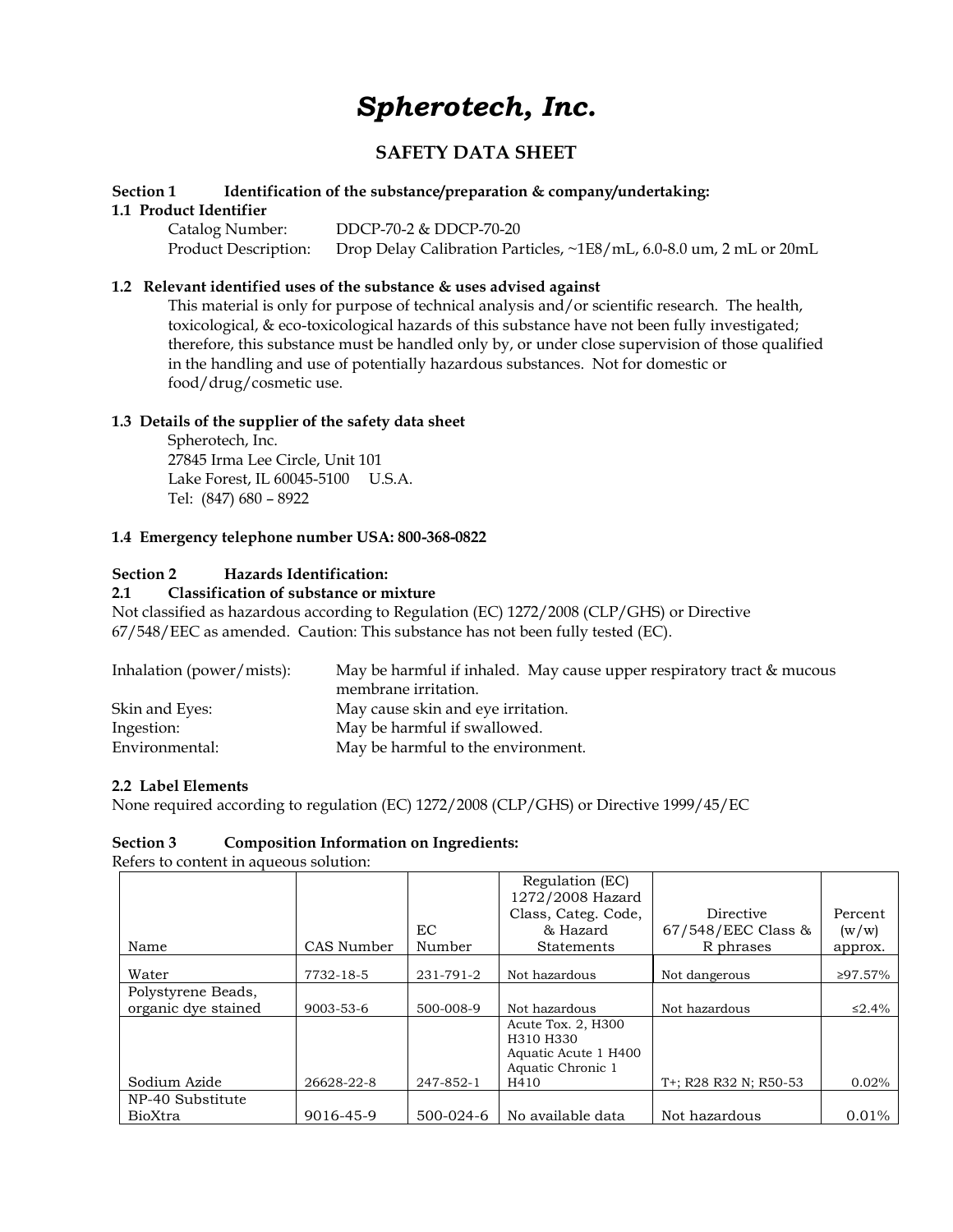| Section 4                  | <b>Emergency First Aid Procedures:</b>                                                                                                                                                         |
|----------------------------|------------------------------------------------------------------------------------------------------------------------------------------------------------------------------------------------|
| Inhalation:                | Immediate fresh air & rest. Keep under observation and if breathing becomes<br>difficult seek immediate medical attention. Resuscitate if breathing stops.                                     |
| <b>Skin Contact:</b>       | Remove contaminated clothes. Rinse skin with plenty of water or shower. Refer<br>for medical attention.                                                                                        |
| Eye Contact:               | First rinse with plenty of water for at least 10 minutes (remove contact lenses if<br>easily possible), ensure lids remain open during flushing, and then seek<br>immediate medical attention. |
| If Swallowed:              | Rinse mouth with water, but do not swallow mouthwash. Do not induce<br>vomiting. Give plenty of water to drink (ONLY IN CONSCIOUS PERSONS).<br>Refer for medical attention.                    |
| <b>Section 5</b>           | <b>Fire-Fighting Measures:</b>                                                                                                                                                                 |
| Main Hazard:               | Forms combustible solid if allowed drying out. Emits corrosive & toxic fumes,<br>including oxides of carbon, & nitrogen during combustion.                                                     |
| Extinguishing              |                                                                                                                                                                                                |
| Method:                    | Use foam extinguishers or water spray.                                                                                                                                                         |
| <b>Special Fire</b>        |                                                                                                                                                                                                |
| <b>Fighting Procedure:</b> | Wear self contained breathing apparatus with full face shield operated in<br>positive pressure mode, MSHA/NIOSH (approved or equivalent), and full<br>protective gear.                         |
| Unusual Fire Hazards and   |                                                                                                                                                                                                |
| <b>Explosion Hazards:</b>  | May produce black acrid smoke if burned.                                                                                                                                                       |
| <b>Section 6</b>           | <b>Accidental Release Measures:</b>                                                                                                                                                            |

| General Information: | Use protective equipment as detailed in section 8.                              |
|----------------------|---------------------------------------------------------------------------------|
| Spill/Leaks:         | Clean up spills using an absorbent, non-combustible material and gather up      |
|                      | placing in a clean closed container for disposal. Do not wash away into sewers. |

## **Section 7 Handling and Storage:**

Read the Suppliers' technical data Sheet carefully before commissioning or using the product. Store unopened package at ambient temperature in a well ventilated place away from heat.

## **Section 8 Exposure Controls/ Personal Protection:**

#### **Components with workplace control parameters**

No components above the 0.1% threshold have specific workplace control parameters assigned to our knowledge.

**Local mechanical ventilation** not required as supplied, but this is also dependent on other mobile phases and analytes used. Always use a fume cupboard if handling as the dry power or where the liquid component may become airborne.

#### **Personal Protective Equipment**

**Respiratory protection:** If required to control exposure, use only suitable respirators and components tested and approved under appropriate government standards such as NIOSH (US) or CEN (EU). **Hand Protection:** Suitable impervious gloves e.g. Nitrile or Neoprene rubber. The selected protective gloves have to conform to EN 374.

**Eye Protection:** Safety glasses with side-shields conforming to EN 166

**Hygiene measures:** Avoid contact of contents with skin, eyes, and clothing. Wash hand before breaks and immediately after handling the product.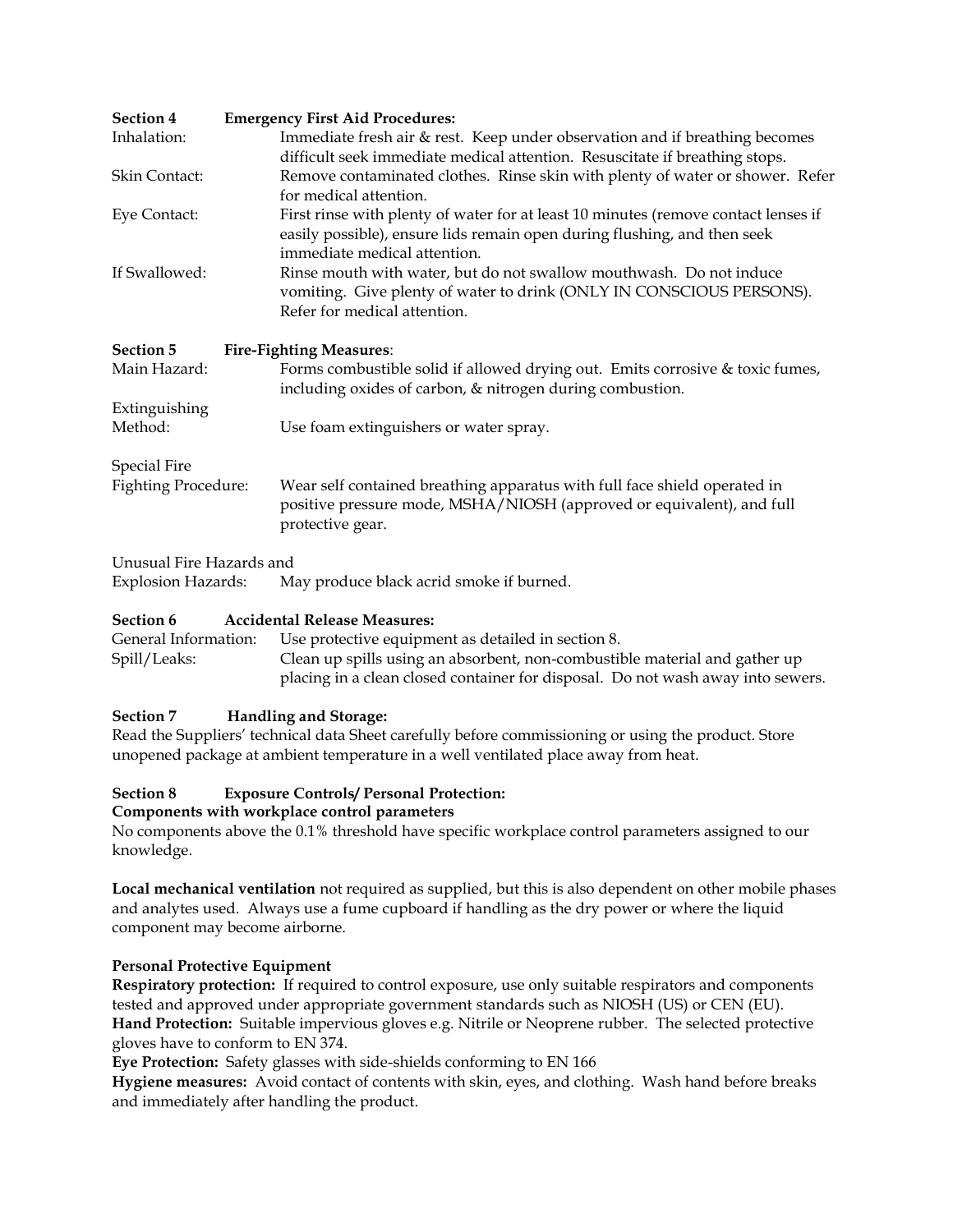| <b>Section 9</b> | <b>Physical and Chemical Properties:</b> |  |
|------------------|------------------------------------------|--|
|                  |                                          |  |

| <b>Physical State:</b>        | Dilute suspension of Polystyrene beads stained with organic dye |
|-------------------------------|-----------------------------------------------------------------|
|                               | in Deionized Water with 0.01% NP40 substitute $\&$ 0.02% Sodium |
|                               | Azide as preservative.                                          |
| Color:                        | Cloudy.                                                         |
| Order:                        | No information available.                                       |
| <b>Order Threshold:</b>       | No information available.                                       |
| pH:                           | No information available.                                       |
| <b>Vapor Pressure:</b>        | No information available.                                       |
| <b>Vapor Density:</b>         | No information available.                                       |
| Viscosity:                    | No information available.                                       |
| <b>Boiling Point:</b>         | $100^{\circ}$ C / 212 $^{\circ}$ F.                             |
| <b>Melting Point:</b>         | No information available.                                       |
| Decomposition temperature °C: | No information available.                                       |
| <b>Flash Point:</b>           | Not applicable.                                                 |
| <b>Evaporation Rate:</b>      | No information available.                                       |
| <b>Specific Gravity:</b>      | No information available.                                       |
| Solubility:                   | No information available.                                       |
| Log Pow:                      | No data available.                                              |

| <b>Section 10</b>                | <b>Stability and Reactivity</b> |                                                                                                                          |
|----------------------------------|---------------------------------|--------------------------------------------------------------------------------------------------------------------------|
| Stability:                       |                                 | Stable.                                                                                                                  |
| Conditions to avoid:             |                                 | Extreme heat.                                                                                                            |
| Materials to avoid:              |                                 | Strong oxidizing agents, bases.                                                                                          |
| <b>Hazardous Decomposition:</b>  |                                 | Monomer maybe formed if heated to high temperatures. May<br>release toxic fumes including oxides of carbon and nitrogen. |
| <b>Hazardous Polymerization:</b> |                                 | Will not occur.                                                                                                          |

#### **Section 11 Toxicological Data**

Caution: To the best of our knowledge, the toxicological properties of these materials have not been fully investigated.

|  | <b>Routes of Exposure:</b> |  |
|--|----------------------------|--|

| Inhalation:      | May be harmful if inhaled.               |
|------------------|------------------------------------------|
| Skin contact:    | May cause skin irritation.               |
| Skin Absorption: | May be harmful if absorbed through skin. |
| Ingestion:       | May be harmful if swallowed.             |

# **Section 12 Ecological Information:**

To the best of our knowledge, the ecotoxicological properties of this mixture have not been fully investigated. However, the liquid may be harmful to the environment depending on the quantity and dilution involved.

#### **Section 13 Disposal Considerations:**

Methods of disposal must meet all local, federal and state laws.

#### **Section 14 Transportation Information:**

IATA, IMO/IMDG, ADR/RID, US-DOT: Not classified as hazardous for any mode of transport.

# **Section 15 Regulatory Information:**

US (TSCA) Manufactured for Research and development only. Note: Chemical substances that are manufactured or imported in small quantities solely for the use in Research and Development are not